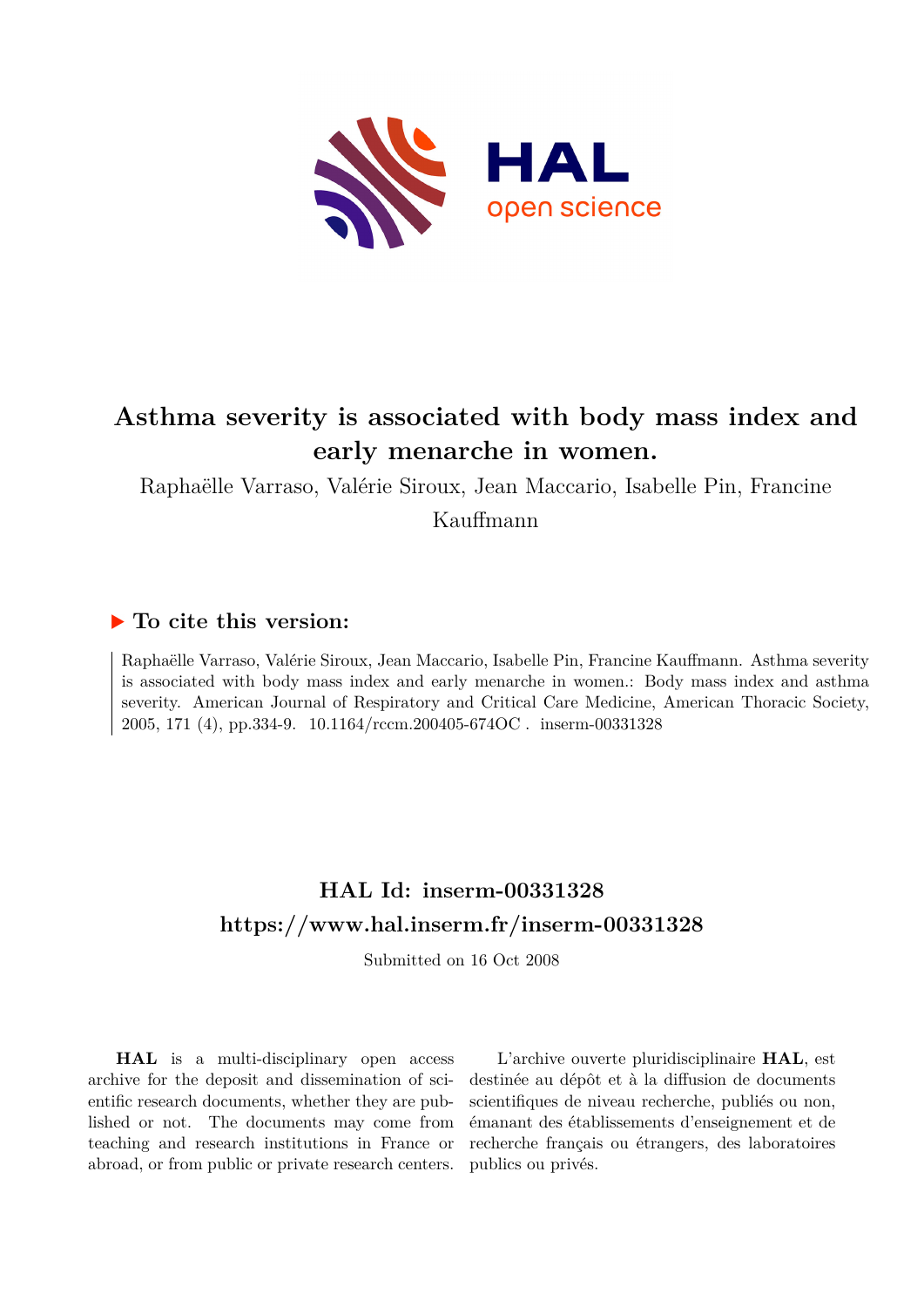### **Online data supplement**

# **Asthma severity is associated with body mass index**

## **and early menarche in women**

Raphaëlle Varraso

Valérie Siroux

Jean Maccario

Isabelle Pin

Francine Kauffmann

on behalf of the Epidemiological study on the Genetics and Environment of Asthma (EGEA)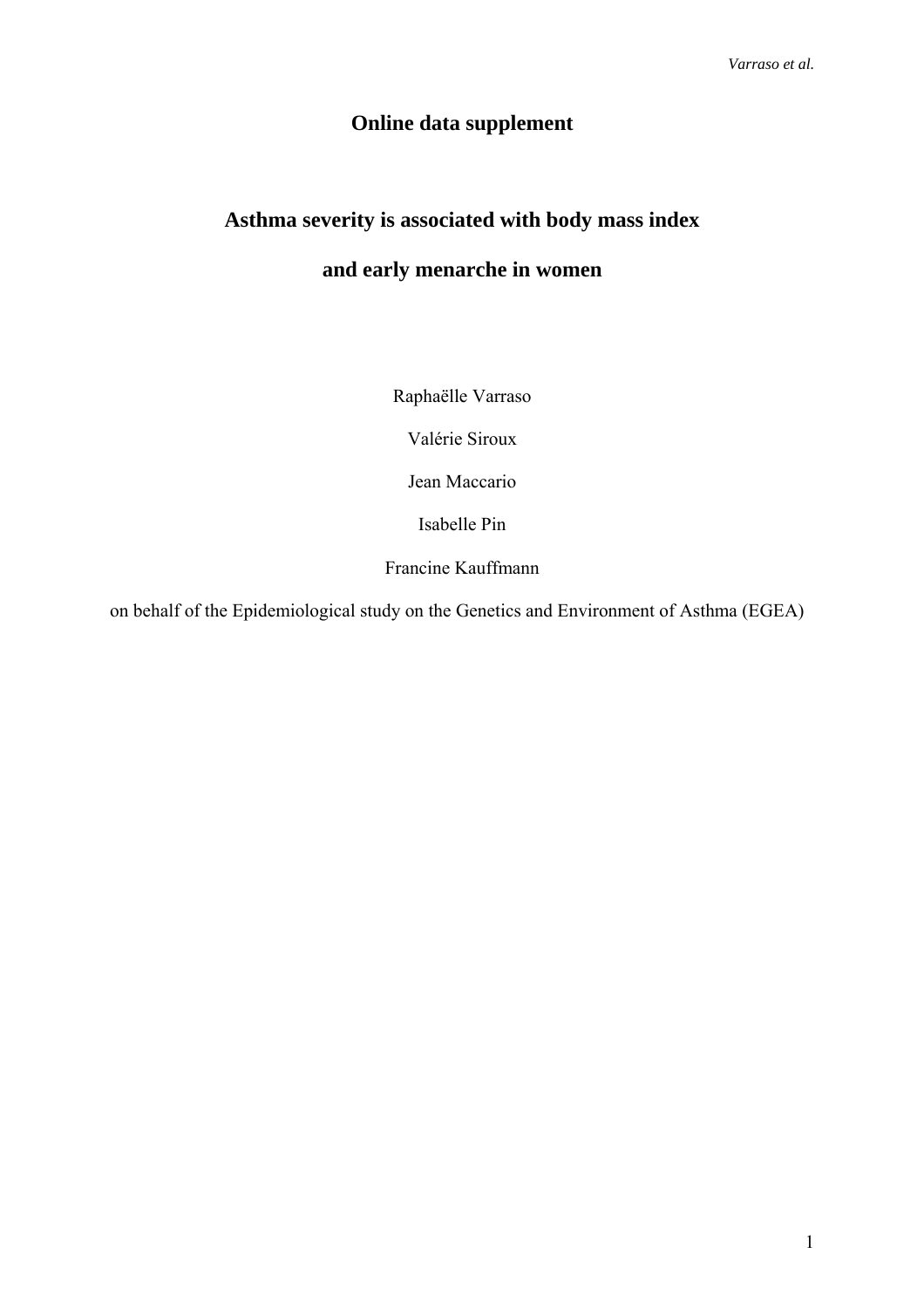### **METHODS**

The general aim of the French cooperative Epidemiologic Study of the Genetics and Environment of Asthma (EGEA) (1991-1995) is to investigate the genetic and environmental factors of asthma, bronchial hyperresponsiveness (BHR), and atopy, taking the heterogeneity of the three traits into account (E01).

The design combines a case-control study and a family study. Patients with asthma (7 to 65 years of age), ascertained from chest clinics of six clinical centers in 5 French cities (Paris, Lyon, Marseille, Montpellier, and Grenoble) and their first-degree relatives and spouses were examined with a standard protocol, mostly based on international standardized tools. Control subjects (population and hospital-based) matched for age, month of examination and city, were evaluated with the same protocol. The study population included 348 asthmatics and their family members and 416 control subjects, in total 1847 subjects.

Asthmatic probands were defined by a positive answer to four questions (or to two or three questions after examination of their medical record) based on self-completed questionnaire (E02).

Q21. Have you ever had attacks of breathlessness at rest with wheezing?

Q22. Have you ever had asthma attacks?

If yes:

Q22a. Was this diagnosis confirmed by a physician?

Q22b. Have you had an asthma attack in the last 12 months?

For relatives, asthma status was based on a positive answer to either "Have you ever had attacks of breathlessness at rest with wheezing?" or "Have you ever had asthma attacks?". Subjects answered in a face to face interview to a detailed questionnaire on upper and lower airway symptoms, allergic symptoms, medical history, and environmental factors, using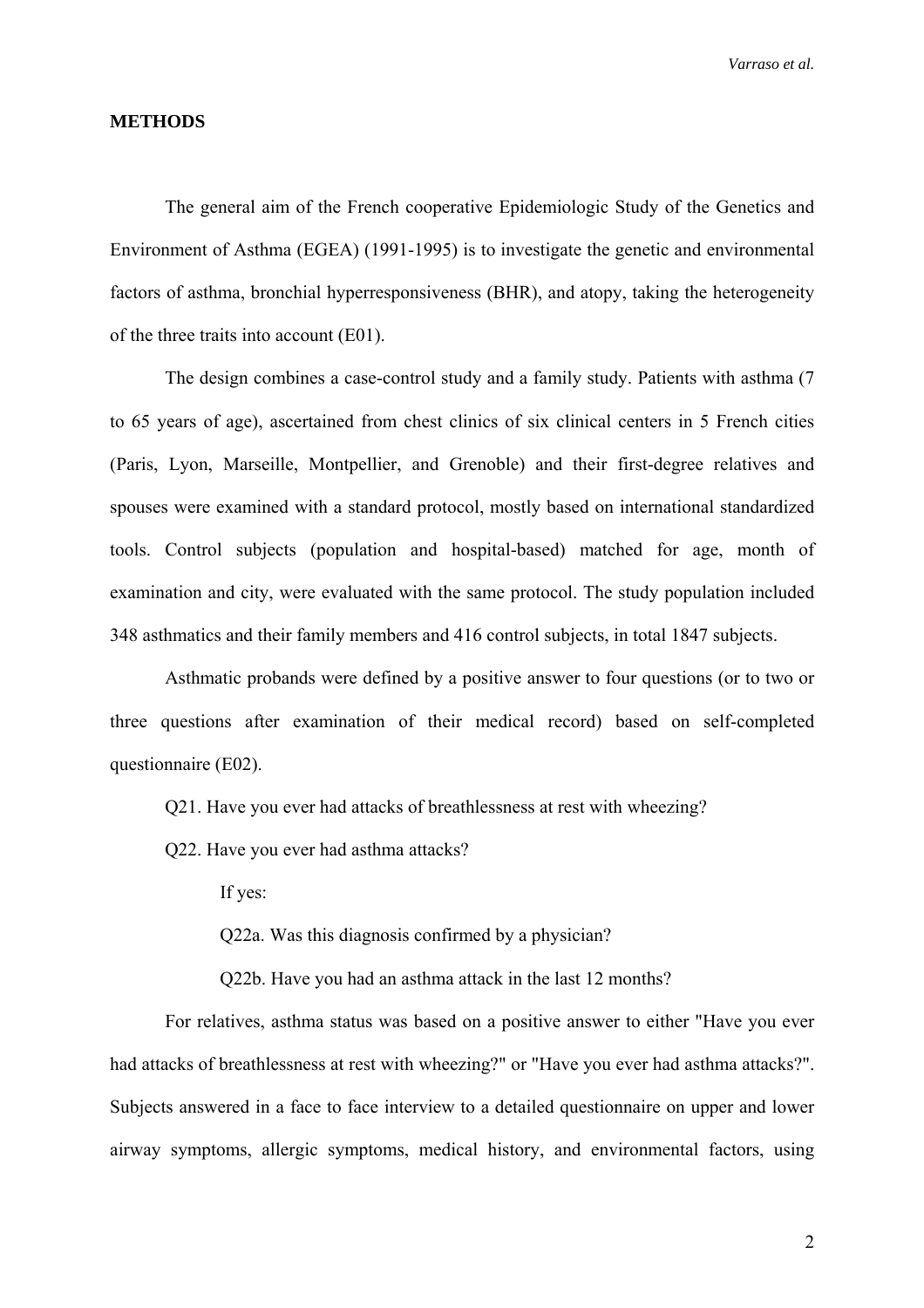British Medical Research Council/European Coal and Steel Community, American Thoracic Society, and European Community Respiratory Health Survey (ECRHS) questionnaires with additional questions when needed. The whole questionnaire is directly accessible through internet (E03). Dyspnoea was evaluated according to 5-point grading scale.

The choice of items used to assess asthma severity was based on international guidelines (E05), on their availability in the study, and on their applicability to the whole population of children and adults with asthma of the study. It allowed investigation of three dimensions of severity, similarly as in the study of the familial resemblance of asthma severity already performed (E06):

- 1. A clinical composite score ranging from 0 to 7 based on frequency of asthma attacks, persisting symptoms between attacks and hospitalization for asthma in the last 12 months (table E1).
- 2. The report of inhaled steroid use in the past 12 months (yes/no).
- 3. The hospitalization for asthma at any time in life.

For subjects with  $FEV_1 > 80\%$  predicted, a methacholine bronchial challenge test was performed (maximum dose, 4 mg). For others, a bronchodilator test was performed. Skin prick tests to 11 allergens, total immunoglobulin E (IgE) levels, Phadiatop test, leukocyte count, and standard differential count were performed. Bronchial testing and allergen skinprick tests were performed according to the European Respiratory Health Survey protocol. A three-class BHR score was defined corresponding to the cumulative dose of methacholine producing a decline of 20% or more in  $FEV_1$ : none (decline < 20% at 4 mg), mild (0.25 mg < dose  $\leq$  4 mg) and severe (dose  $\leq$  0.25 mg). There were 368 subjects without missing data for BMI and  $FEV<sub>1</sub>$ . After the exclusion of 2 outliers with morbid obesity described below, the analysis has been conducted on 366 adult asthmatics ( $\geq$  16 years) corresponding to 211 cases and 155 asthmatic relatives of cases. The analysis using BHR does not include 184 subjects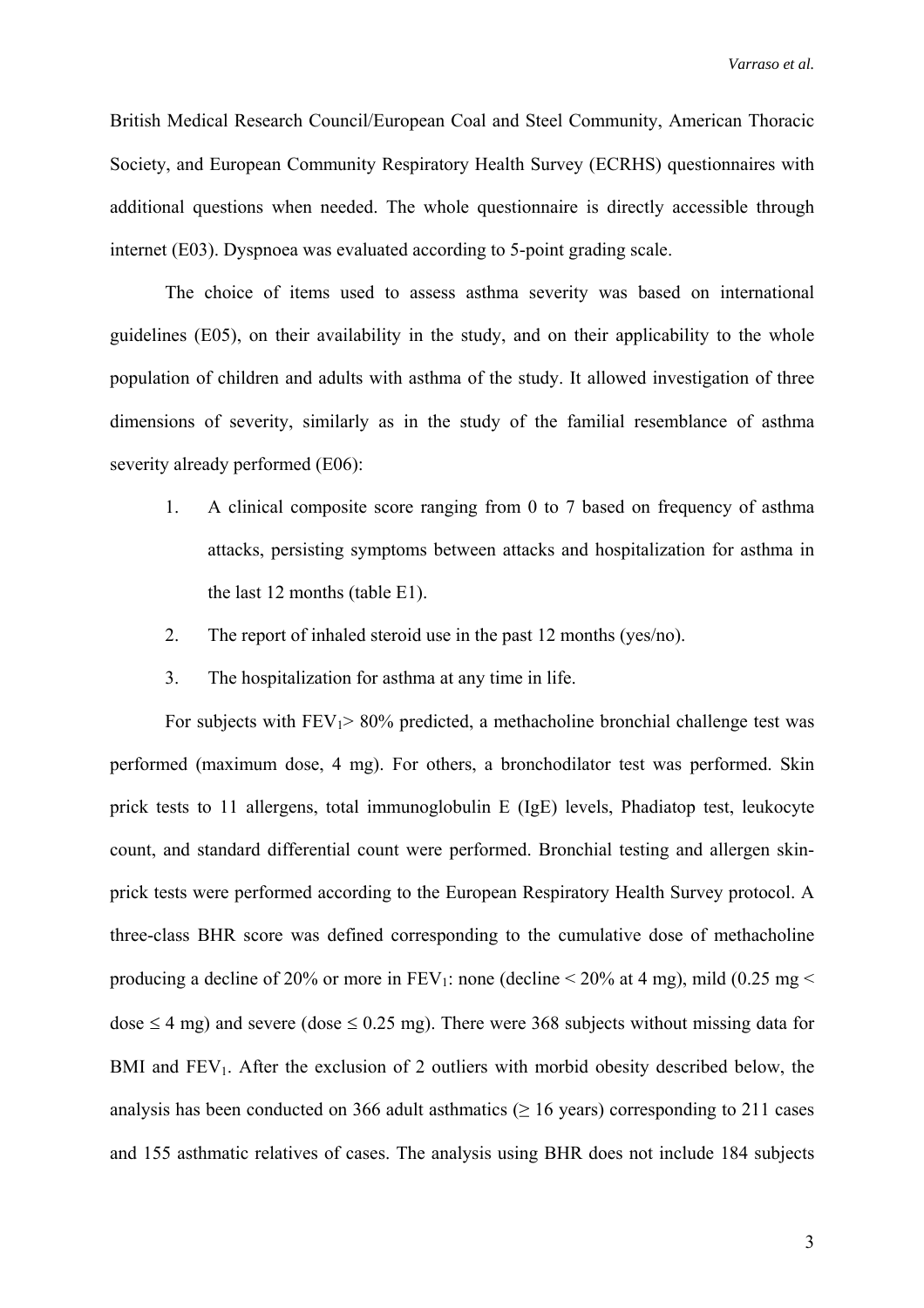corresponding to 77 with  $FEV_1 \le 80\%$ , 16 with post diluent decline, 16 contraindications (myocardial infarction (1), use of medications for heart (7), use of medications for epilepsy (1), use of beta blockers (1), prostate problems (4), pregnancy (2)), 3 refusals, 9 technical problems, and 63 for whom the test was not completed to 4 mg despite a decrease in  $FEV<sub>1</sub>$ less than 20%). Missing data regarding the clinical severity score (61) were unrelated to sex, age, smoking habits, BMI, hormonal factors but was significantly associated to less asthma severity regarding the two other criteria based on inhaled steroids and hospitalization during life.

Body mass index (weight/height<sup>2</sup>) was calculated and classified according to sexspecific quintiles. Cut off points for quintiles of BMI were 20.9, 22.8, 24.9 and 27.3 kg/m<sup>2</sup> in men and 19.7, 21.2, 22.6 and 24.8 kg/m² among women. Analyses were also performed using BMI as a continuous variable and the hypothesis of a U or a J-shaped relation was tested using quadratic models  $(BMI<sup>2</sup>)$ . Early menarche was defined by menarche at 11 years or earlier. Irregular cycles were defined by at least 5 days of difference between two cycles.

Two women with morbid obesity were excluded from the analysis. The first outlier, ascertained as a proband was 39 years of age, 1.47 m, 95 kg (BMI = 46 kg/m<sup>2</sup>), with menarche at 10 years, no history of diabetes and classified with a severity score of 1 (see below, figure E2), based on one hospitalization in the last 12 months, less than one attack of asthma per month and no symptoms between attacks in the last 12 months. She had her first asthma attack at 30 years, without attack between 36 and 38 years. She was non atopic, with IgE=82 IU/ml, 8470 leucocytes/mm<sup>3</sup>, eosinophils 0% and FEV<sub>1</sub> % predicted equal to 74. She reported no cough, no phlegm, a dyspnea of grade 3, nocturnal symptoms (frequency unknown), use of beta 2 agonists, use of cromones and use of inhaled and oral steroids (unknown doses). She was hospitalized 6 times for asthma during her life, the first one when she was 35 years of age, with one emergency hospitalization at 35 years and one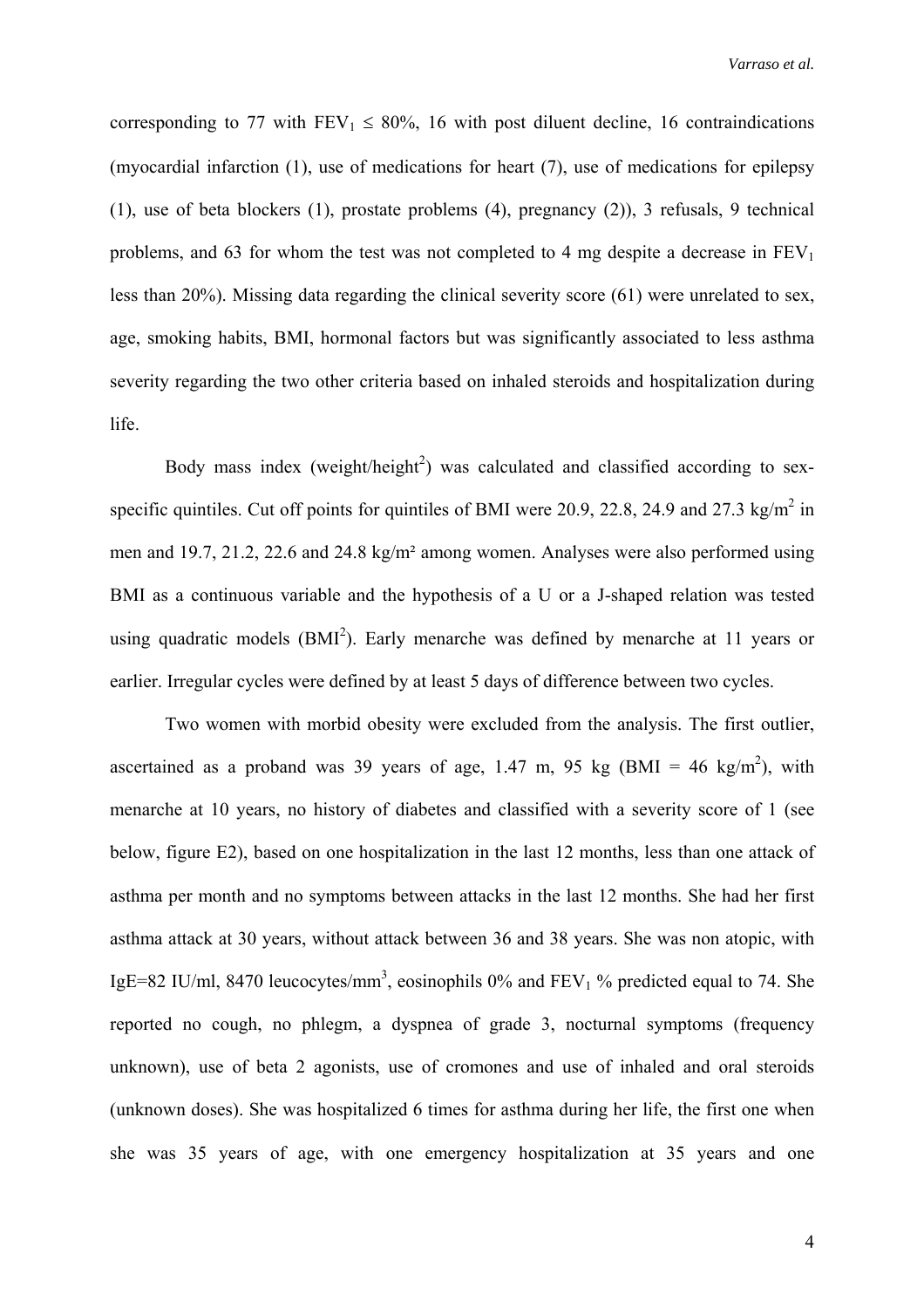hospitalization in intensive care unit at 37 years. The detailed data available for that woman suggest that she has not a mild asthma according to GINA guidelines and likely some form of brittle asthma. The second outlier was included as the mother of a pediatric case. She was 47 years old, 1.61m, 120 kg (BMI = 44 kg/m<sup>2</sup>), with menarche at 15 years, a history of diabetes and hypertension. She has her first asthma attack at 2 years with a remission of attacks until 46 years. Her severity score was 3 (more than 1 attack of asthma / day without symptoms between attacks), had no current treatment for asthma except antihistaminics and was an exsmoker with occupational exposure to textile dust.

Univariate relationships between variables were explored using  $\gamma$ 2 tests, correlation and analysis of variance. Multivariate linear, logistic and ordinal logistic regressions were also performed. To performed ordinal logistic regressions, subjects in classes 4 to 7 were grouped in one group due to the small number of subjects. As there is no simple cause effect relationship between dyspnea and the clinical severity score, models have been run including residuals of dyspnea grades a priori adjusted on BMI in a linear regression model. All the analyses were stratified by sex. Familial dependence between observations was taken into account using the Generalized Estimated Equations (GEE) (Genmod and Mixed procedure in the statistical software SAS (SAS Institute, Cary, NC, USA)). GEE were used only for continuous outcomes. In this case the main difference with standard GLM procedure is taking into account correlations within family members.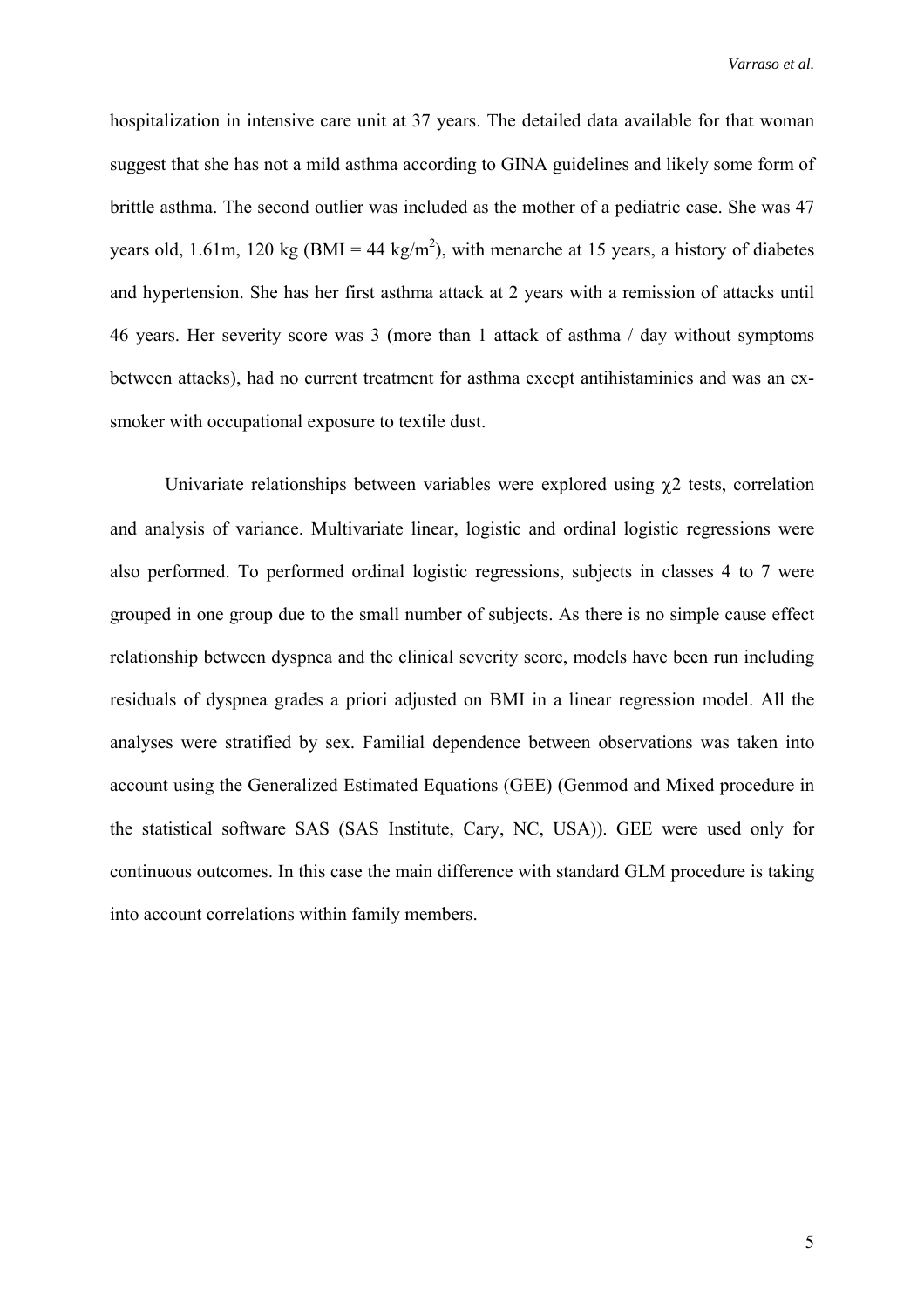#### **RESULTS**

The graph of the distribution of the asthma clinical severity score is presented in figure E1. 36.1% of the subjects had an asthma clinical severity score equal to 0 and 15.4% of the subjects had an asthma clinical severity score greater or equal to 4.

The distribution of BMI according to the clinical asthma severity score among men and women according to early menarche with all subjects, including outliers is presented in figure E2.

Analyses conducted on tertiles instead of quintiles (see paper) led to the same conclusions. Cut off points for tertiles of BMI were 22.1 and 25.5 kg/m² in men and 20.7 and 23.4 kg/m² in women. The clinical asthma severity score was unrelated to tertiles of BMI in men (p=0.2, p trend=0.3), whereas the clinical score increased with tertiles of BMI in women (p=0.01, p trend=0.006). Early menarche modified the relation between the clinical score and tertiles of BMI. No association was found in women without early menarche ( $p=0.5$ , p trend=0.2), whereas a significant and a positive association was found in women with early menarche (p=0.008, p trend=0.004).

Analyses conducted using ordinal logistic regressions instead of linear regressions led to similar results (table E2). Whereas p values for the relation between asthma severity and BMI were 0.3 in men and 0.0001 in women considering severity as a continuous variable, they were 0.3 in men and 0.001 in women in an ordinal logistic regression. In models adjusted for age, smoking habits, FEV1% predicted and residuals of grades of dyspnea adjusted for BMI, p values were 0.7 in men and 0.0001 in women for the linear regression models and 0.7 in men and 0.0001 in women for the ordinal logistic regression.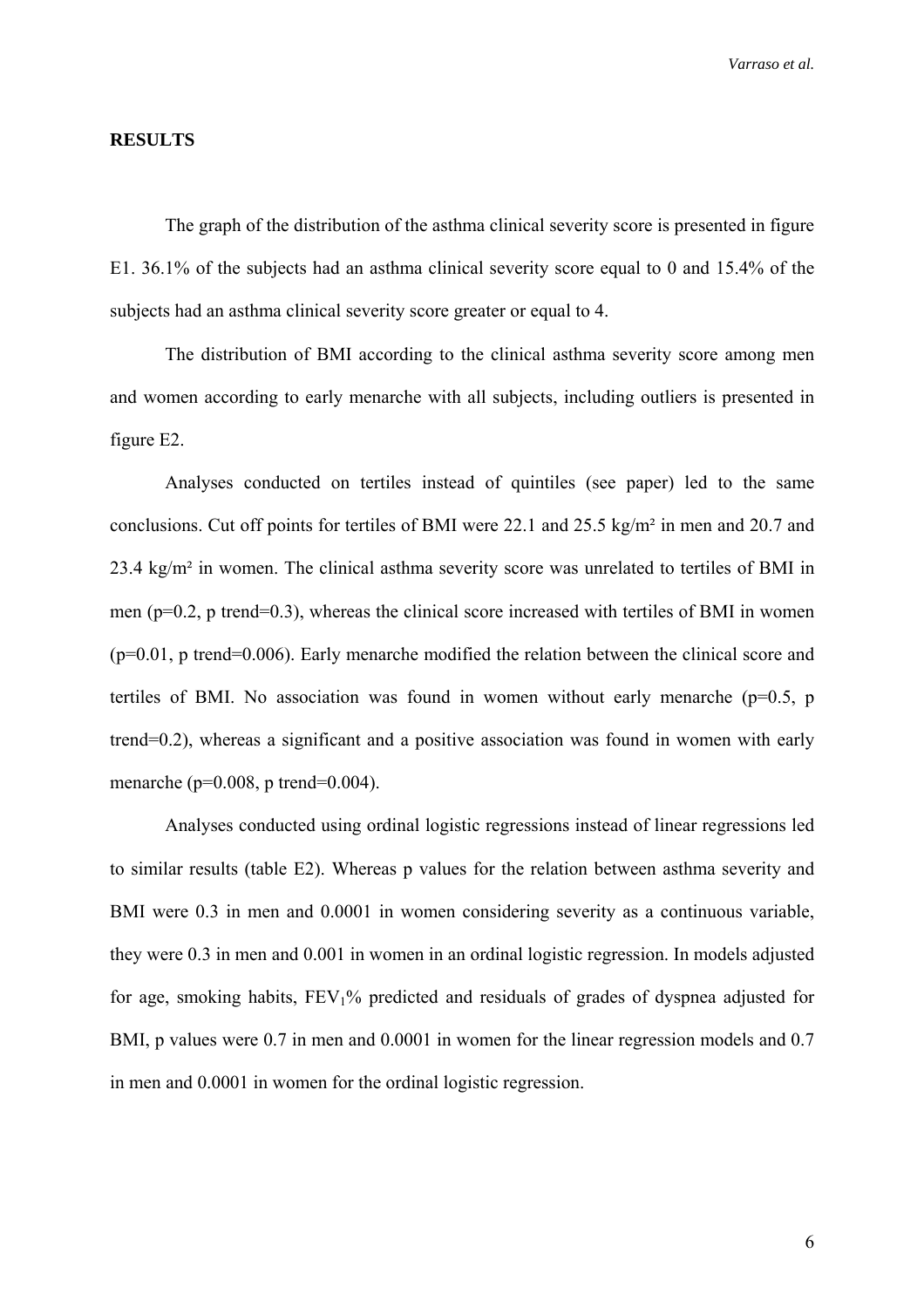#### REFERENCES

E01. Kauffmann F, Dizier MH on behalf of the EGEA cooperative group. EGEA (Epidemiological study on the genetics and environment of asthma, bronchial hyperresponsiveness and atopy). Design issues. Clin Exp Allergy 1995; 25 (suppl 2) : 19-22.

E02. Kauffmann F, Dizier MH, Pin I, Paty E, Gormand F, Vervloet D, et al. Epidemiological study of the genetics and environment of asthma, bronchial hyperresponsiveness, and atopy: phenotype issues. Am J Respir Crit Care Med 1997;156:S123-S129.

E03. Kauffmann F, Annesi-Maesano I, Liard R, Paty E, Faraldo B, Neukirch F, et al. Construction et validation d'un questionnaire en épidémiologie respiratoire. L'exemple du questionnaire de l'Etude Epidémiologique des facteurs Génétiques et Environnementaux de l'Asthme, l'hyperréactivité bronchique et l'atopie (EGEA). Rev Mal Respir 2002; 19; 323-333 with an appendix at which the questionnaire is available http://www.splf.org/bbo/revuesarticles/RMR/depotElectronique/2001-110\_Kauffmann/Kauffmann2002.htm

E04. Veen JC, Smits HH, Ravensberg AJ, Hiemstra PS, Sterk PJ, Bel EH. Impaired perception of dyspnea in patients with severe asthma. Relation to sputum eosinophils. Am J Respir Crit Care Med 1998;158:1134-1141.

E05. Global initiative for asthma. Global strategy for asthma management and prevention. NHLBI/WHO workshop Report, February 2002. NIH publication no. 02-3659. 2002: NIH publication no.02-3659.

E06. Pin I, Siroux V, Cans C, Kauffmann F, Maccario J, Pison C, et al. Familial resemblance of asthma severity in the EGEA study. Am J Respir Crit Care Med 2002;165:185-189.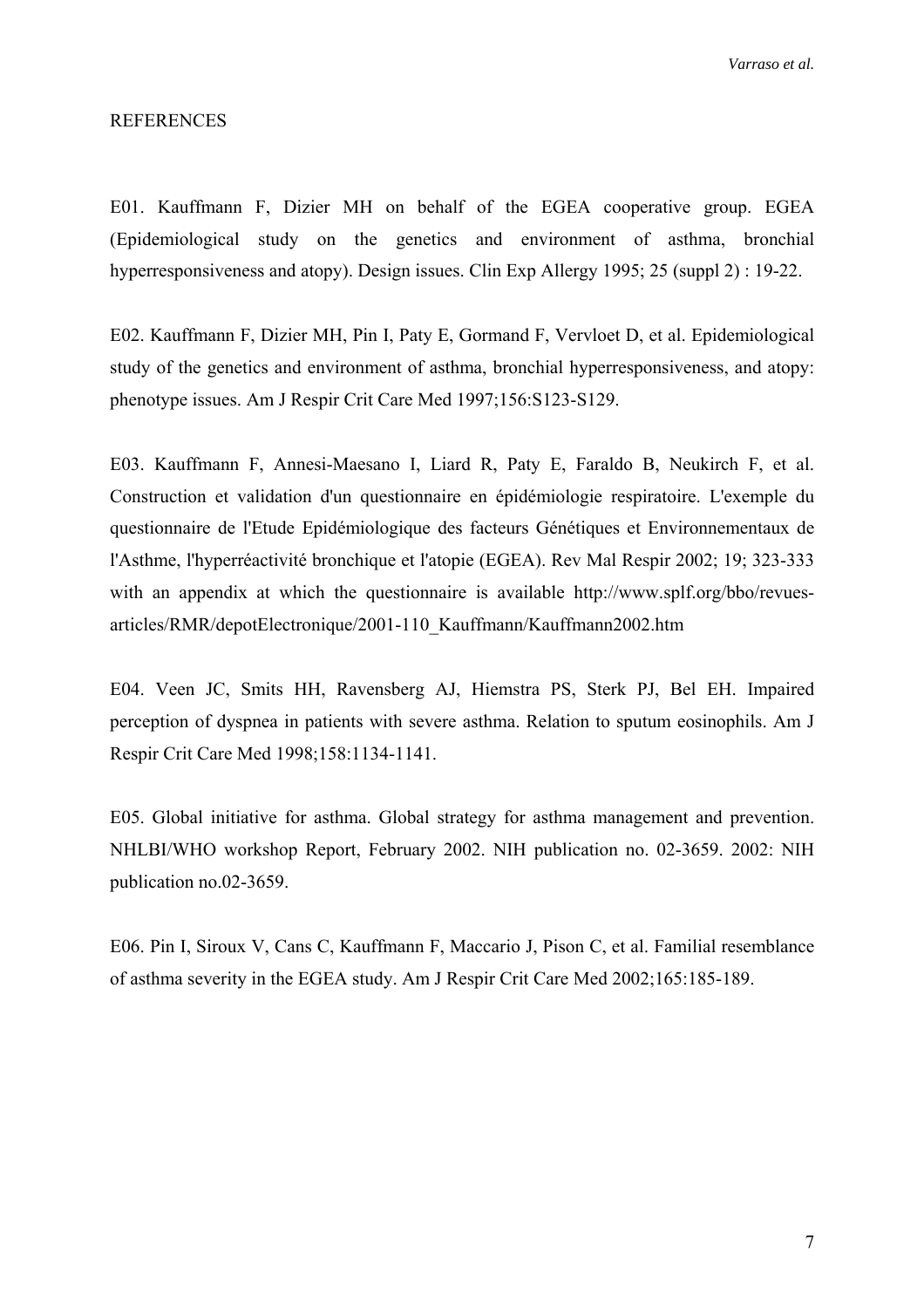Table E1 The clinical asthma severity score.

|                                                           | Value          |
|-----------------------------------------------------------|----------------|
| Frequency of asthma attacks in the past 12 months         |                |
| $< 1 /$ month                                             | $\theta$       |
| $\geq 1$ / month and < 1 / week                           | 1              |
| $\geq 1$ / week and < 1 / day                             | $\overline{2}$ |
| $\geq 1 / day$                                            | 3              |
| Persisting symptoms between attacks in the past 12 months |                |
| None                                                      | $\theta$       |
| Wheezing                                                  | 1              |
| Wheezing and shortness of breath                          | $\overline{2}$ |
| Activities limited by shortness of breath                 | 3              |
| Hospitalization for asthma in the past 12 months          |                |
| N <sub>o</sub>                                            | $\theta$       |
| Yes                                                       | $\mathbf{1}$   |
| Clinical asthma severity score                            | $0 - 7$        |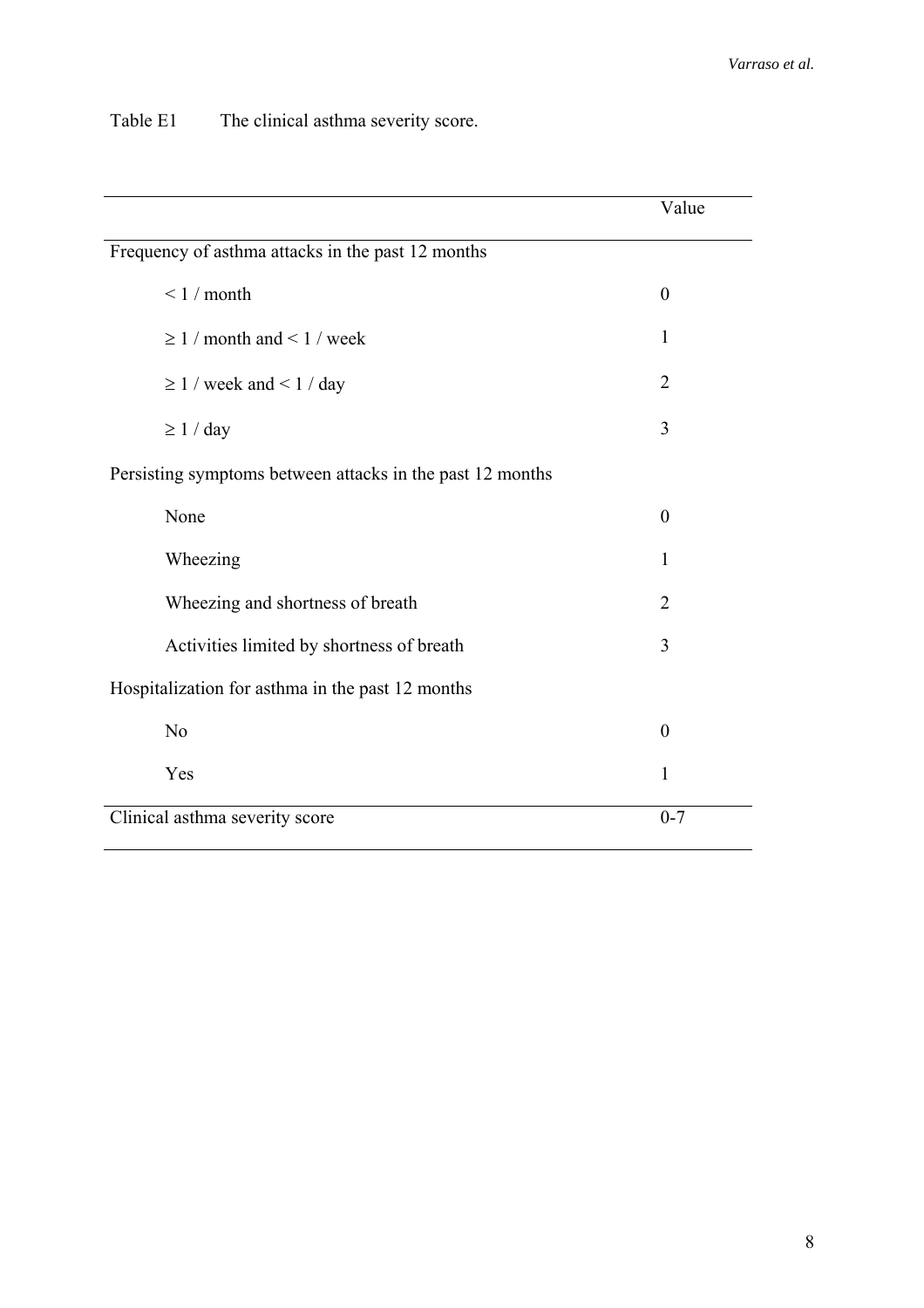|                                     | Linear regression |              |                          | Ordinal logistic regression |  |
|-------------------------------------|-------------------|--------------|--------------------------|-----------------------------|--|
|                                     | $\beta \pm SD^*$  | $\mathbf{p}$ | OR (95% CI) <sup>†</sup> | p                           |  |
| Men                                 |                   |              |                          |                             |  |
| Unadjusted ( $n = 156$ )            | $0.053 \pm 0.042$ | 0.3          | $1.04(0.96-1.13)$        | 0.3                         |  |
| Adjusted on age, smoking habits,    |                   |              |                          |                             |  |
| $FEV1$ % predicted and residual of  | $0.017 \pm 0.044$ | 0.7          | $0.99(0.90-1.08)$        | 0.7                         |  |
| grade of dyspnea $\ddagger$ (n=148) |                   |              |                          |                             |  |
| Women                               |                   |              |                          |                             |  |
| Unadjusted ( $n = 149$ )            | $0.156 \pm 0.039$ | 0.0001       | $1.15(1.06-1.26)$        | 0.001                       |  |
| Adjusted on age, smoking habits,    |                   |              |                          |                             |  |
| $FEV1$ % predicted and residual of  | $0.183 \pm 0.038$ | 0.0001       | $1.22(1.11-1.34)$        | 0.0001                      |  |
| grade of dyspnea $\ddagger$ (n=145) |                   |              |                          |                             |  |

Table E2 Relations between asthma clinical severity score and body mass index according to sex with linear and ordinal logistic regressions.

Severity score as a continuous variable  $(0-7)$  was the dependent variable in all linear regression models. Severity score as a qualitative variable (0-4) was the dependent variable in all ordinal logistic regression models (subjects in classes 4 to 7 were grouped in one group due to the small number of subjects).

BMI was expressed in  $\text{kg/m}^2$ . Other continuous variables included in models were age (years), FEV1% predicted and dyspnea. Categorical variables included were smoking habits (never smokers, ex-smokers, current smokers), bronchial hyperresponsiveness (BHR 3 class, see methods).

 $*$  β represents the variation in the severity score for an increased of 1 kg/m<sup>2</sup> for BMI. The last model for women shows for example that for an increase of 5 kg/m<sup>2</sup> in BMI, the severity score increased by 5 x 0.183=0.91.

 $\dagger$  The last model for women shows for example that a woman with a BMI of 25 kg/m<sup>2</sup> was around three times more at risk  $(1.22<sup>5</sup>=2.7)$  of having a higher severity score than a woman with a BMI of 20 kg/m<sup>2</sup>.

‡ Grade of dyspnea included in that model was the residual of dyspnea after adjustment on BMI through sex-specific linear regression models.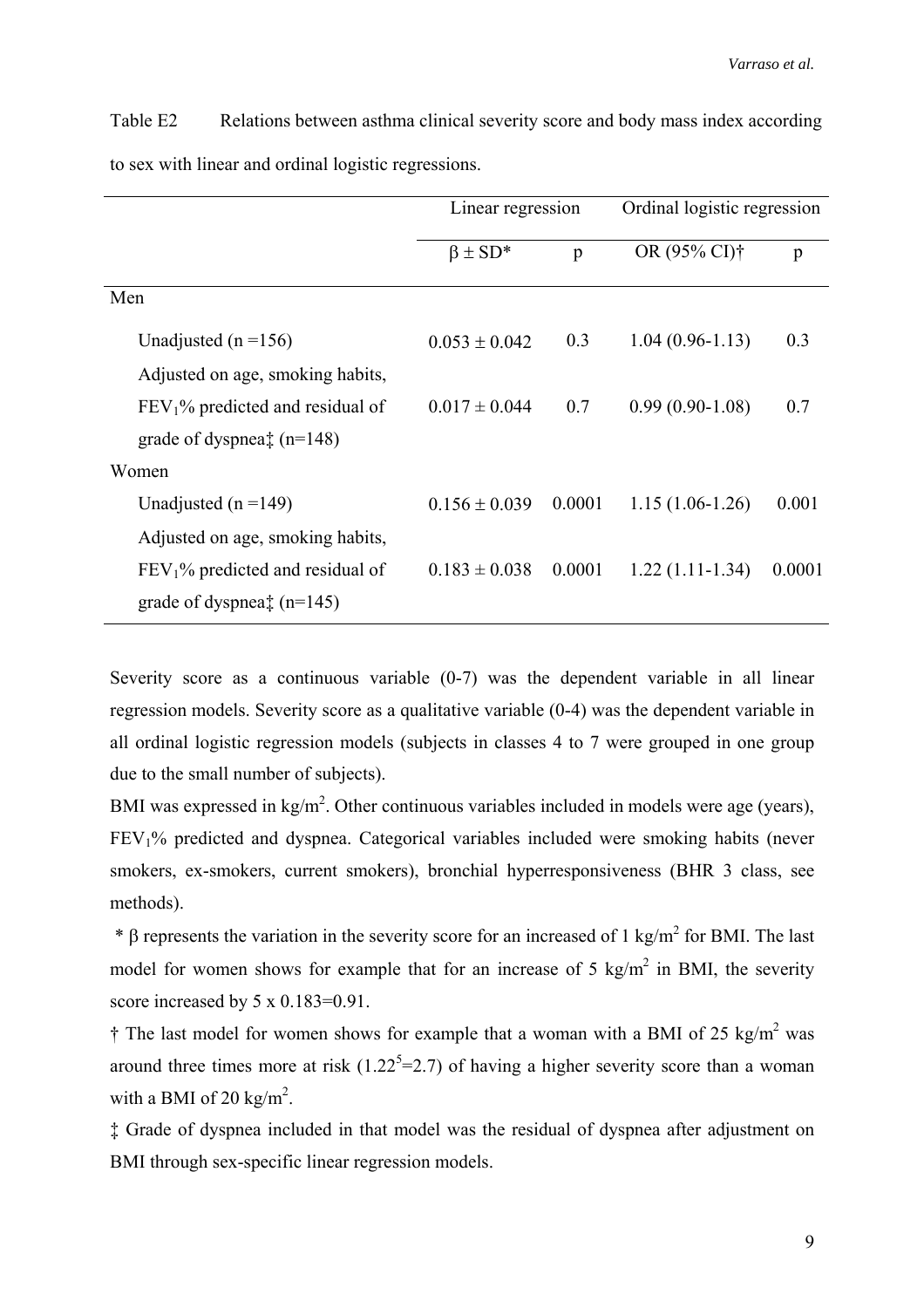

Figure E1 Distribution of the clinical asthma severity score (n=305).